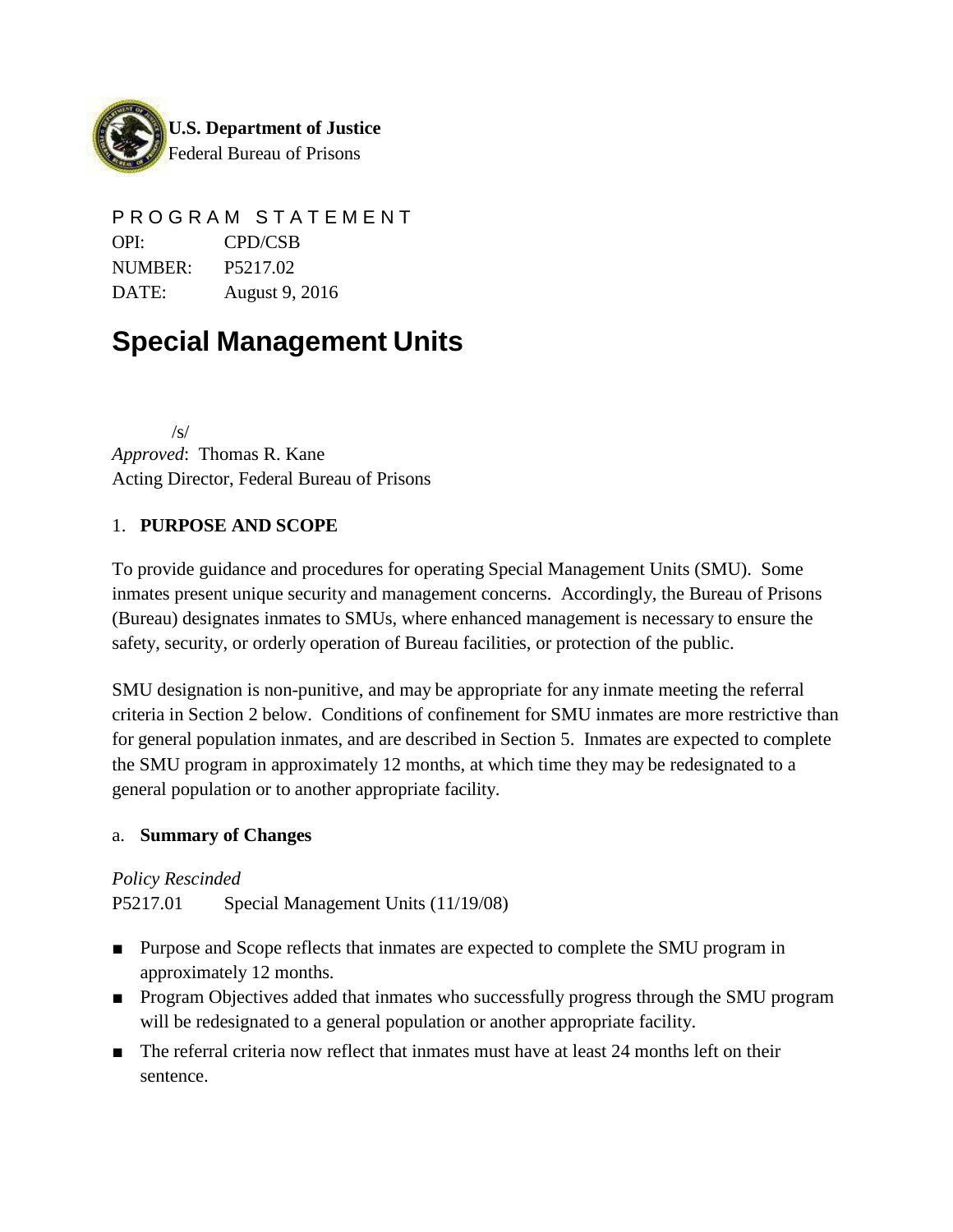- Referral procedures reflect that when considering designation criteria, inmates from lower security institutions will be considered for designation to a higher security facility prior to recommending SMU placement. The referring institution will take into consideration any current medical assessment/treatment prior to recommending the referral.
- The referral packet consists of a completed Request for Transfer/Application of Management Variable (EMS-A409), copies of pertinent Special Investigative Supervisor reports and incident reports, a psychological/medical evaluation, and a cover memorandum to the Warden summarizing the rationale for referral for SMU designation.
- A copy of the referral will be sent to the Psychology Services Branch, which reviews the inmate's mental health record to determine if mental health concerns preclude an inmate from being placed in a SMU. If there is no evidence to preclude a hearing, the Regional Director appoints a Hearing Administrator to conduct a hearing into whether the inmate meets the criteria for SMU designation.
- Inmates currently in a SMU are provided the BP-A0937, Notice to Inmate of Designation to a Special Management Unit, which informs the inmates of the right to appeal the designation decision and their individual conditions of confinement.
- An inmate in SMU may be removed if it becomes clear his/her mental health does not reasonably allow him/her to complete the program. The recommendation is forwarded to the Administrator, Psychology Services Branch, Central Office. If approved, the Psychology Administrator notifies the Warden.
- When an inmate serving a sanction of disciplinary segregation is designated to a SMU, the referring Regional Director may direct that the inmate complete the disciplinary segregation period at the current institution, or request that the inmate complete the disciplinary segregation period at the receiving institution before transfer into the SMU.
- The program structure, differentiated by conditions of confinement and expected completion times, now has three levels instead of four.
- b. **Program Objectives.** The expected results of this program are:
- Inmates who meet the criteria for designation to a SMU will be referred for redesignation.
- Inmates who successfully progress through the SMU program will be redesignated to a general population, or another appropriate facility.
- Safe and orderly environments at all institutions will be further enhanced by the operation of SMUs.

c. **Pretrial/Holdover/Detainee Procedures.** This Program Statement applies only to sentenced inmates.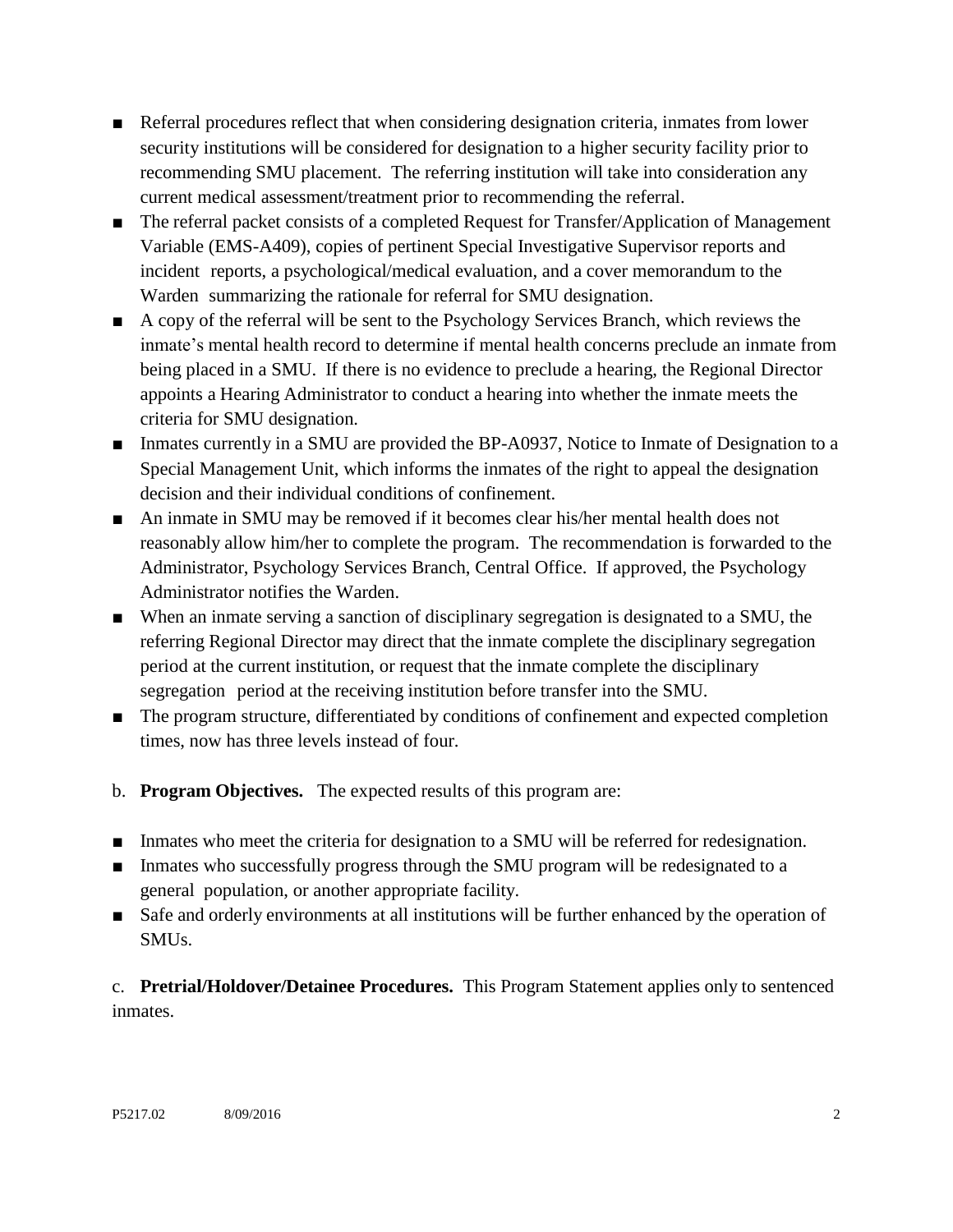### 2. **REFERRAL CRITERIA**

Designation to a SMU may be considered for any sentenced inmate whose interaction requires greater management to ensure the safety, security, or orderly operation of Bureau facilities, or protection of the public, because the inmate meets **any** of the following criteria:

- Participated in disruptive geographical group/gang-related activity.
- Had a leadership role in disruptive geographical group/gang-related activity.
- Has a history of serious or disruptive disciplinary infractions.
- Committed any 100-level prohibited act, according to 28 CFR part 541, after being classified as a member of a Disruptive Group pursuant to 28 CFR part 524.
- Participated in, organized, or facilitated any group misconduct that adversely affected the orderly operation of a correctional facility.
- Otherwise participated in or was associated with activity such that greater management of the inmate's interaction with other persons is necessary to ensure the safety, security, or orderly operation of Bureau facilities, or protection of the public.

The inmate must have at least 24 months left on his/her sentence.

## 3. **REFERRAL PROCEDURES**

a. **Referral.** When considering designation criteria, inmates from lower security institutions will be considered for designation to a higher security facility prior to recommending placement to a SMU. The referring institution will take into consideration any current medical assessment/treatment prior to recommending that a referral be made. If an inmate appears to satisfy any of the referral criteria above, the Unit Team may present a redesignation referral to the Warden. The referral packet consists of a completed Request for Transfer/Application of Management Variable (EMS-A409), copies of pertinent Special Investigative Supervisor reports and incident reports, a Diagnostic and Care Level Formulation from Psychology Services, a medical evaluation, and a cover memorandum to the Warden summarizing the rationale for referral for SMU designation. If the Warden approves the referral, it is submitted to the Regional Director. The packet may be submitted electronically at all stages. The Unit Team will be notified if the Warden denies the referral.

b. **Hearing.** If the Regional Director determines that sufficient evidence exists to convene a hearing, a copy of the referral is sent to the Psychology Services Branch. Psychology Services reviews the inmate's mental health record to determine if there are mental health concerns that would preclude an inmate from being placed in a SMU. Please see the Program Statement **Treatment and Care of Inmates with Mental Illness**, when considering to place inmates with a serious mental health illness in the SMU. If there is no evidence to preclude a hearing, the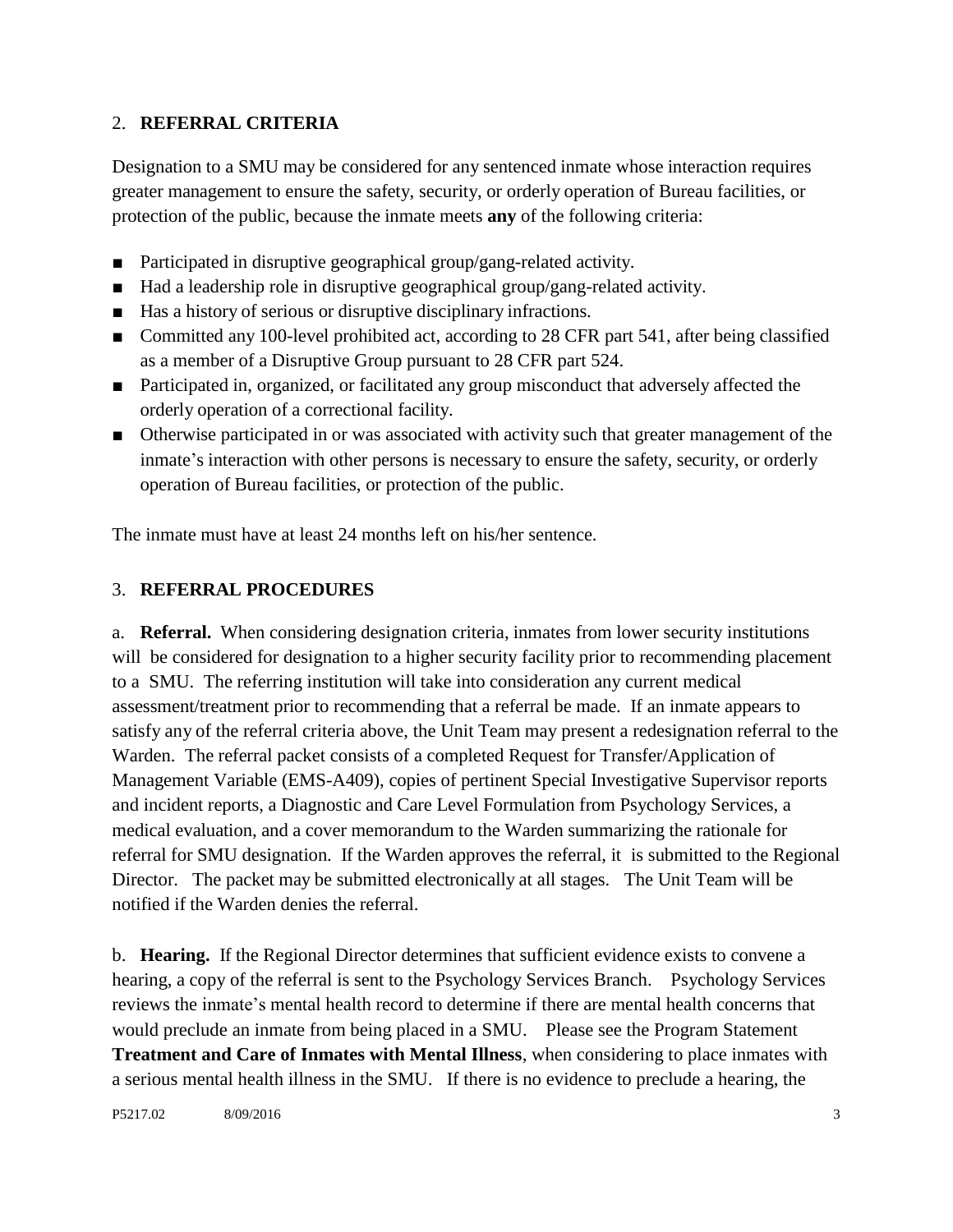Regional Director appoints a Hearing Administrator to conduct a hearing into whether the inmate meets the criteria for SMU designation. The Hearing Administrator will be trained and certified as a Discipline Hearing Officer, will be an impartial decision-maker, and will not be personally involved as a witness or victim in any relevant disciplinary action involving that inmate.

The Warden is notified of the Regional Director's decision to conduct a hearing before the inmate is provided pre-hearing notice. The inmate's security needs will be assessed and staff made aware of any additional security precautions.

(1) **Pre-Hearing Notice.** The Hearing Administrator completes form BP-A0935, Notice to Inmate: Hearing Referral for Designation to a Special Management Unit, and sends it to the inmate's current institution. Unit team staff provide the inmate with a copy of the Notice at least 24 hours before the hearing, and document delivery to the inmate. If the inmate is illiterate, the delivering staff member will read the notice verbatim. If the inmate does not speak English, the Unit Team staff make arrangements to provide translation.

The Notice will:

- Advise the inmate of the date and time of the hearing.
- Advise the inmate of the opportunity to appear at the hearing.
- Provide a sufficiently detailed explanation of the reasons for the referral. Such explanation will not include information that would jeopardize the safety, security, or orderly operation of correctional facilities, or protection of the public.
- Inform the inmate that a non-probationary staff member will be available to help him/her compile documentary evidence and written witness statements to present at the hearing. The assisting staff member's responsibility in this role is limited to assisting the inmate in obtaining copies of documents needed, for example, from his/her central file or other reasonably available source(s), or a written statement(s) from other reasonably available inmates or staff.

**Inmate Appearance and Evidence.** The inmate has the opportunity to appear at the hearing, make an oral statement, and present documentary evidence and written witness statements, except where contrary to the safety, security, or orderly operation of Bureau facilities, or protection of the public. The Hearing Administrator, after consultation with staff at the facility where the inmate is housed, will determine whether the inmate appears at the hearing via videoconference, telephone conference, or in person. The Warden or designee determines the location of the hearing.

c. **Post-Hearing Findings and Decision.** The Hearing Administrator considers whether, based on information obtained during the referral process and presented at the hearing, the inmate meets the criteria for the SMU program. The Hearing Administrator prepares form BP-A0936,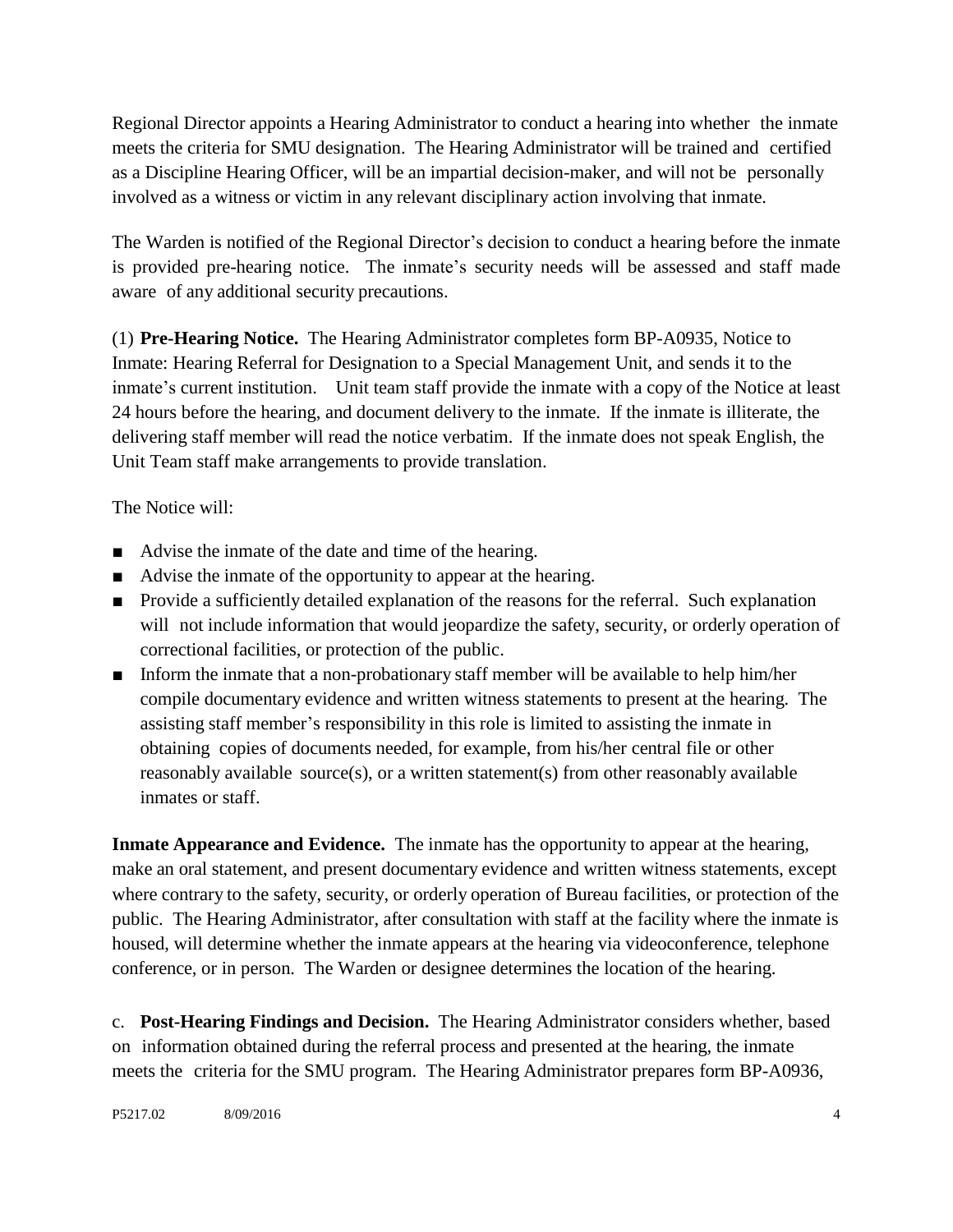Hearing Administrator's Report on Referral for Designation to a Special Management Unit, and provides it to the Regional Director. The Report provides a detailed explanation of the reasons for the Hearing Administrator's findings, but does not include information that would jeopardize the safety, security, or orderly operation of correctional facilities, or protection of the public.

The Regional Director considers whether, based on the Hearing Administrator's findings, the SMU referral is necessary to ensure the safety, security, or orderly operation of Bureau facilities, or protection of the public. The Regional Director includes a recommendation on the Report and forwards it to the Designation and Sentence Computation Center (DSCC).

When considering inmates for designation to the SMU, appropriate DSCC staff involved in the designation process review the inmate's CIM assignment to ensure inmates who are separatees pursuant to the Program Statement **Central Inmate Monitoring Manual** are not designated to the same SMU without written concurrence of the Central Office. The DSCC then reviews the Report and, after consulting with the Assistant Director, Correctional Programs Division, indicates whether SMU referral is approved. If SMU referral is approved, the DSCC selects the SMU that best meets the inmate's greater management needs, and enters the approval on the CMC Clearance Data Sheet. The DSCC forwards the decision to the receiving Regional Director and Warden, with copies to the referring Regional Director and Warden. If SMU referral is denied, the DSCC should consider a secondary referral code/rationale provided in the referral − greater security, adjustment purposes, etc.

d. **Post-Decision Notice and Appeal.** The inmate's copy of the completed Report is sent to the referring Warden, who ensures delivery to the inmate. The Report advises the inmate of the opportunity to appeal the decision and the Hearing Administrator's findings through the Administrative Remedy Program, directly to the Office of General Counsel.

An inmate's appeal of the decision or the Hearing Administrator's findings does not delay designation and transfer to a SMU. Designation and transfer are effected; the inmate may proceed with the appeal while housed in the SMU.

e. **Mental Health Removal**. An inmate in SMU may be removed if it becomes clear the inmate's mental health does not reasonably allow him/her to complete the program. The recommendation is forwarded to the Administrator, Psychology Services Branch, Central Office. If approved, the Psychology Administrator notifies the Warden (refer to the Program Statement **Treatment and Care of Inmates With Mental Illness**).

f. **Inmates in Disciplinary Segregation**. When an inmate serving a sanction of disciplinary segregation is designated to a SMU, the referring Regional Director may: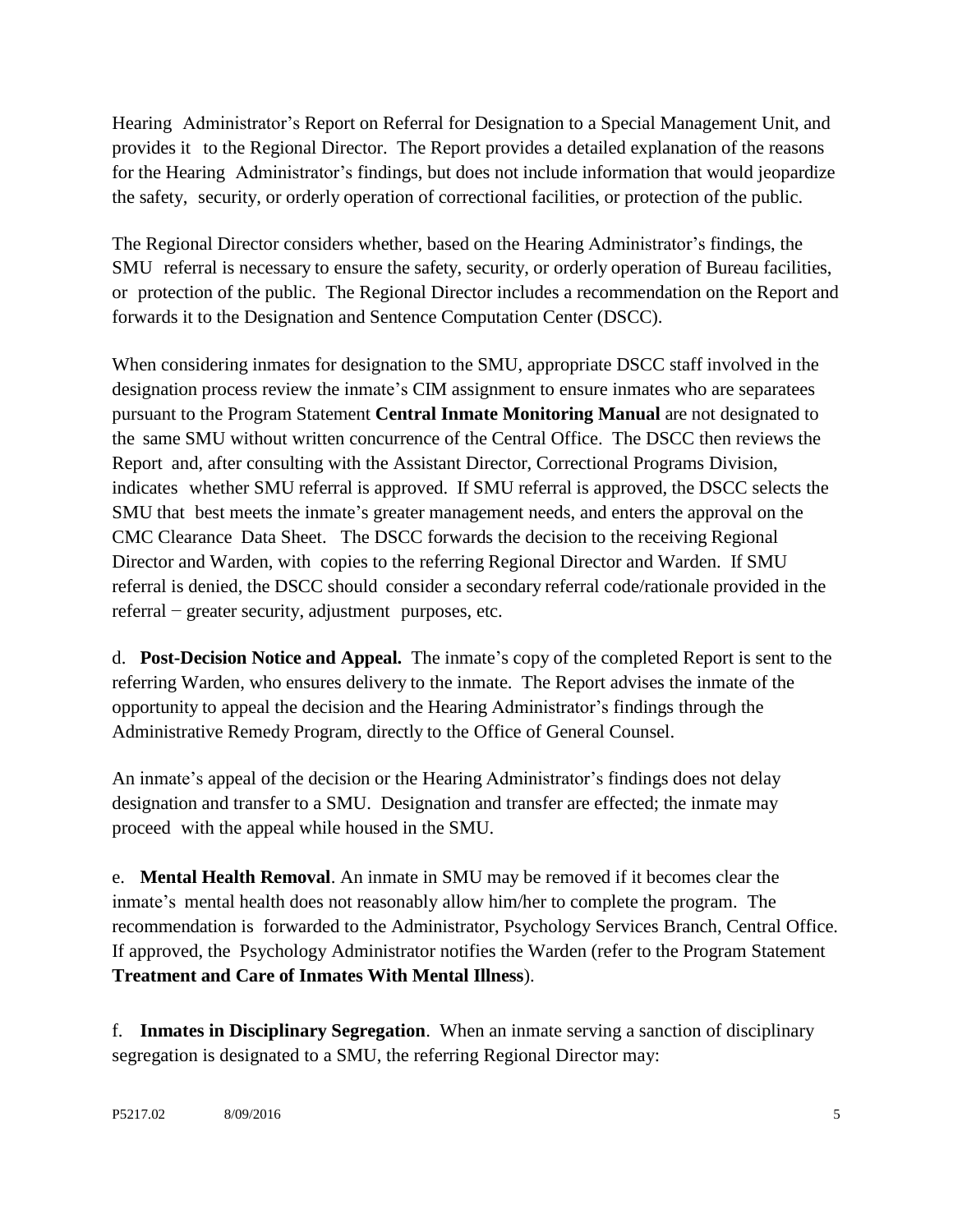- Direct that the inmate complete the disciplinary segregation period at the current institution; **or**
- Request that the inmate complete the disciplinary segregation period at the receiving institution before transfer into the SMU.

## 4. **CENTRAL INMATE MONITORING (CIM) ASSIGNMENTS**

CIM assignments regarding SMU candidates will be finalized prior to assignment to a specific SMU. This ensures the most appropriate placement of each SMU inmate.

Inmates with CIM assignments related to their SMU placement may be housed in the same institution/SMU housing unit, due to the institution's ability to prevent any physical contact between them.

## 5. **CONDITIONS OF CONFINEMENT**

Conditions of confinement for SMU inmates are more restrictive than for general population inmates. An inmate's individual conditions will be limited in accordance with this policy as necessary to ensure the safety of others, to protect the security or orderly operation of the institution, or protect the public. Individual conditions may be further limited as part of a disciplinary sanction imposed pursuant to 28 CFR part 541, except as specified below. Individual conditions are ordinarily made less restrictive when an inmate progresses from level to level of the SMU program. The cell door of each inmate in the SMU must be clearly marked with the inmate's level and any enhanced security needs for that inmate.

The Warden must request a policy waiver, in accordance with the Program Statement **Directives Management Manual**, to impose restrictions more stringent than those allowed by this Program Statement or other applicable national directives. Conditions required by regulations, however, may not be waived.

a. **Minimal Conditions.** Except as provided above, minimal conditions of confinement for SMU inmates are as follows, and in accordance with the Program Statement **Occupational Safety, Environmental Compliance, and Fire Protection**, and directives referenced in this Program Statement.

(1) **Environment.** Living quarters are well ventilated, adequately lighted, appropriately heated, and maintained in a sanitary condition.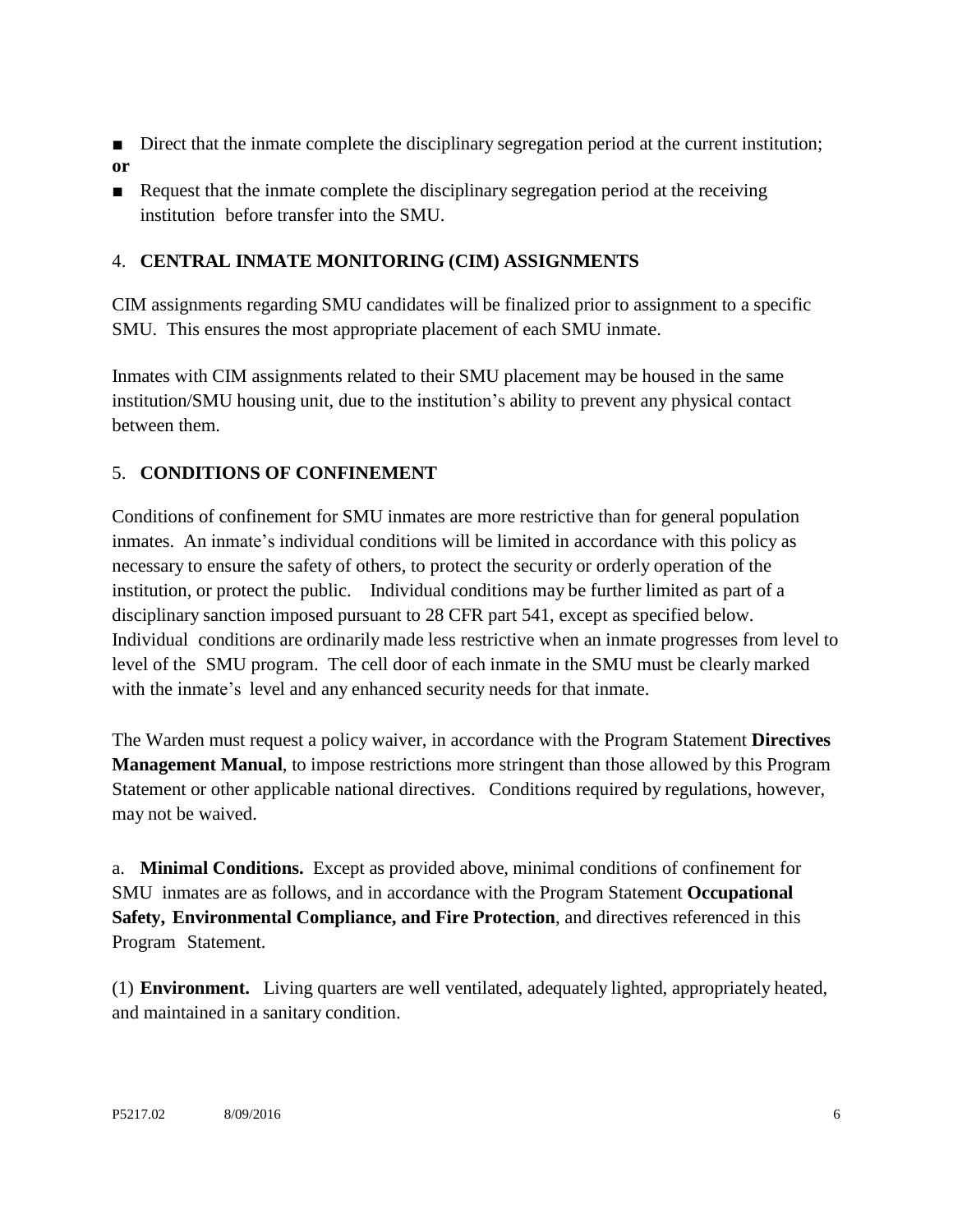(2) **Cell Occupancy.** Living quarters normally house only the number of occupants for which they are designed. The Warden, however, may authorize additional occupants as long as adequate standards can be maintained.

(3) **Bedding.** Inmates receive a mattress, blankets, a pillow, and linens for sleeping. Inmates have necessary opportunities to exchange linens.

(4) **Clothing.** Inmates receive adequate institution clothing, including footwear. Inmates have opportunities to exchange clothing or have it washed.

(5) **Personal Hygiene.** Inmates have access to a washbasin and toilet. Inmates receive necessary personal hygiene items. Inmates have the opportunity to shower and shave at least three times per week. Inmates have access to necessary hair care services.

(6) **Meals.** Inmates receive nutritionally adequate meals and may be required to eat all meals in their living quarters.

(7) **Recreation.** Inmates have the opportunity to exercise outside their individual quarters for at least five hours per week, ordinarily in one-hour periods on different days.

The Warden may deny these exercise periods for up to one week at a time if it is determined that an inmate's recreation itself jeopardizes the safety, security, or orderly operation of the institution. However, recreation conditions specified here may **not** otherwise be limited, even as part of a disciplinary sanction imposed under 28 CFR part 541.

(8) **Personal Property.** Inmates may have reasonable amounts of personal property. Personal property may be limited for reasons of fire safety, sanitation, or available space.

(9) **Commissary.** Inmates have access to the commissary, as determined by the Warden.

(10) **Visits.** Inmates may receive visitors in accordance with 28 CFR part 540. Inmates may be provided non-contact visits, through the use of videoconferencing or other technology.

(11) **Correspondence and Telephone Use.** Inmates may correspond with persons in the community and use the telephone in accordance with 28 CFR part 540 and this Program Statement. However, to deter and detect continued involvement in disruptive behavior, correspondence and telephone use are subject to monitoring and analysis for intelligence purposes. Special mail and unmonitored attorney telephone calls are handled in accordance with 28 CFR part 540.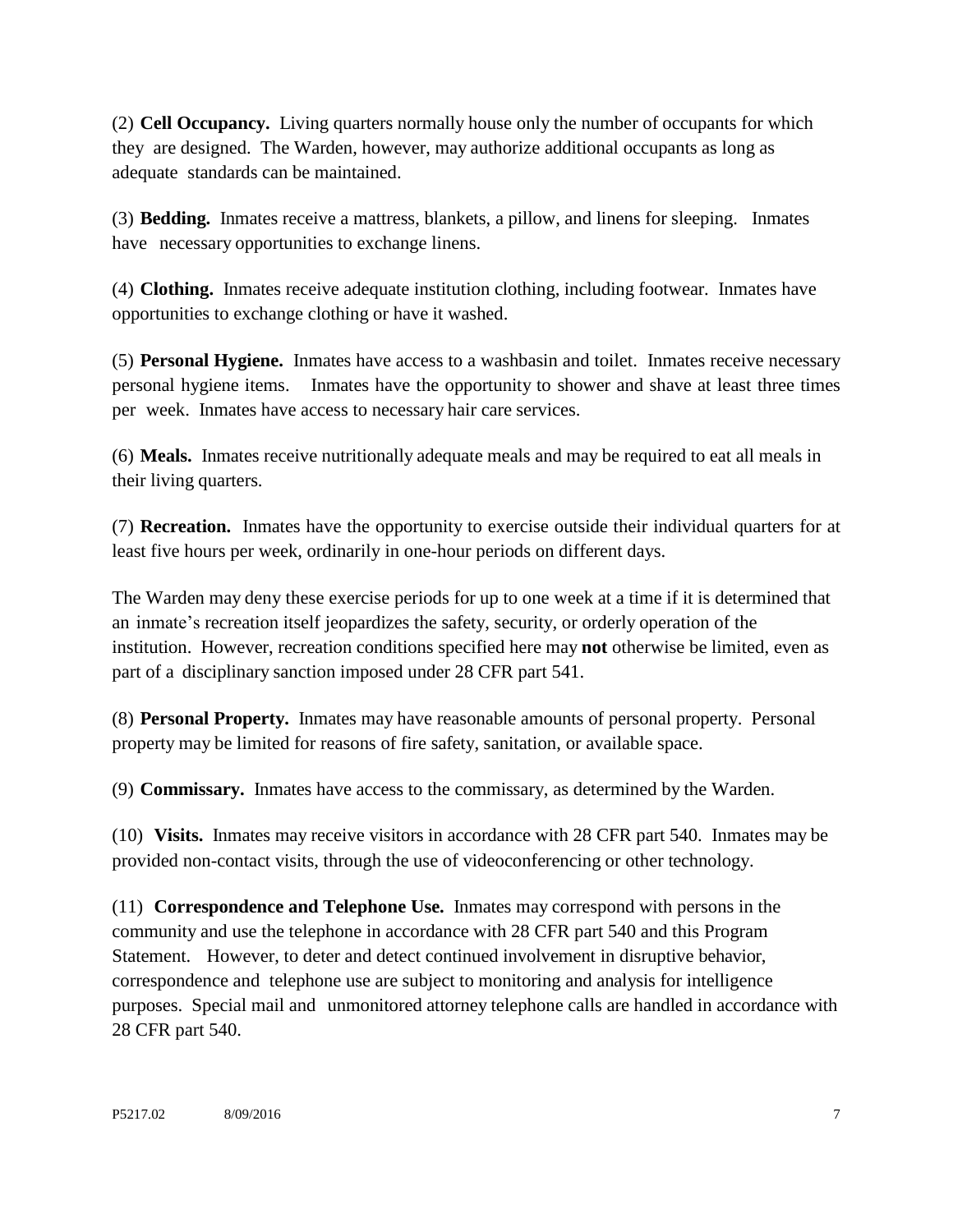Telephone calls are live-monitored where feasible. If live monitoring is not feasible, calls are normally reviewed within 24 hours. If the call is in a language other than English, it is submitted for translation. The translated call summary is analyzed for intelligence purposes. Inmates may use the telephone a minimum of two completed calls per month, unless telephone restrictions have been imposed pursuant to 28 CFR part 541, and may be increased as they progress through the levels of the program.

Correspondence that is prepared in a language other than English will either be directly translated or submitted to the SIS office for translation. All correspondence is analyzed for intelligence purposes before mailing out of the institution and before being delivered to the inmate.

(12) **Legal Activities.** Inmates may perform legal activities in accordance with 28 CFR part 543.

(13) **Religion**. Inmates may pursue religious beliefs and practices in accordance with 28 CFR part 548.

(14) **Library Services.** Inmates have access to library services in accordance with 28 CFR part 544.

(15) **Medical Care.** A health services staff member visits inmates daily to provide necessary medical care. Emergency medical care is always available either at the institution or from the community.

(16) **Mental Health Care.** Each inmate will be evaluated by mental health staff every 30 days. Emergency mental health care is always available either at the institution or from the community. In addition, inmates with an identified need for routine and/or follow-up mental health services will receive these services in accordance with the Program Statements **Treatment and Care of Inmates with Mental Illness** and **Psychiatric Services**.

b. **30-Day Conditions Review.** The Warden will designate staff to conduct reviews every 30 days of inmates assigned to SMUs, as provided on BP-A0951, Special Management Unit (SMU) 30-Day Conditions Review. The original form will be retained in the inmate's central file.

c. **Housing Unit Daily Record.** The housing unit officer completes BP-A0950, Housing Unit Daily Record, daily for the items provided therein. All out of cell time will also be recorded on BP-A0950. At Level Three, completion of the daily record form is optional, as determined by the Warden.

d. **Protective Equipment.** Consistent with the Correctional Services Program Statements, appropriate protective equipment will be made available for Special Management Units. The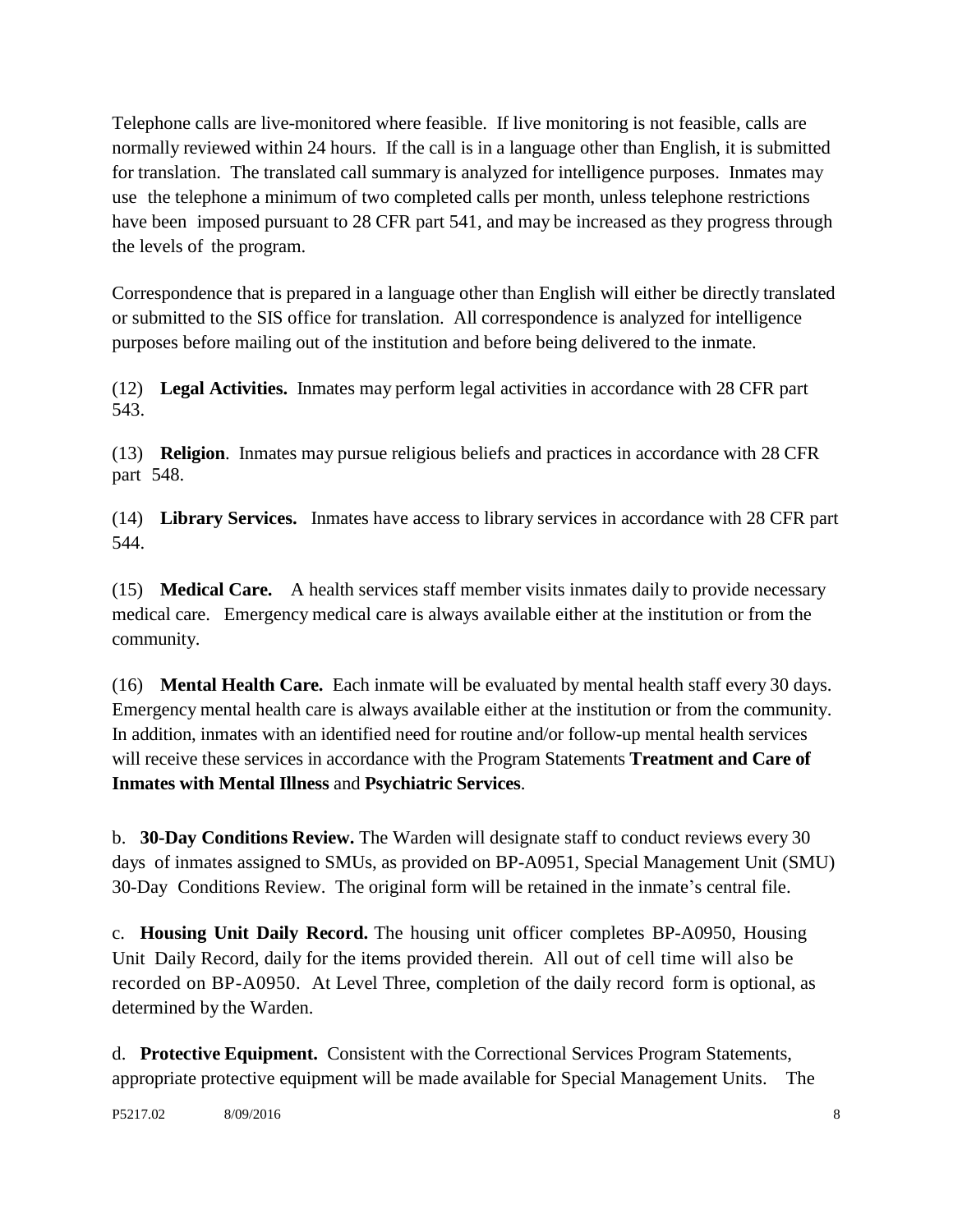location of this protective equipment will be in an area accessible to staff, as determined by the Warden.

## 6. **PROGRAM STRUCTURE AND REVIEWS**

SMUs consist of three program levels, differentiated by the conditions of confinement and expected time frames for completion, as described below. Completion of all levels is expected within 9 to 13 months.

| <b>Level</b> | <b>Expected Level Completion Time</b> | <b>SMU Reviews</b>                                     |
|--------------|---------------------------------------|--------------------------------------------------------|
| One          | 6-8 Months                            | Initially within 28 days, no less than<br>every90 days |
| Two          | 2-3 Months                            | No less than every 90 days                             |
| Three        | 1-2 Months                            |                                                        |

Inmates currently housed in the SMU as of August 9, 2016, or prior to the effective date of this policy will be individually assessed using form BP-A0949, Special Management Review Report, to determine their level in the SMU Program according to the provisions of this Program Statement. The inmate's ability to maintain clear conduct, successful participation in SMU programming, and efforts at positive interaction with staff and other inmates will be considered in making these assessments. For inmates currently housed in the SMU as of August 9, 2016, or prior to the effective date of this policy, their time in the SMU may be more than 24 consecutive months depending on their level in the SMU program.

### a. **Level One**

**Inmate Interaction**. At this level, interaction between inmates is minimal (for example, shower, recreation, programming). Inmates will normally be restricted to their assigned cells.

**Admission and Orientation**. Inmates will participate in an institution and unit admission and orientation (A&O) program, as outlined in the Program Statement **Admission and Orientation Program.** The goal of the SMU A&O program is to provide inmates with information regarding institution operations, program availability, and the requirements for successful progression through each of the three levels of the program. A&O may be conducted through in-cell programming, using radio programs or other available technology.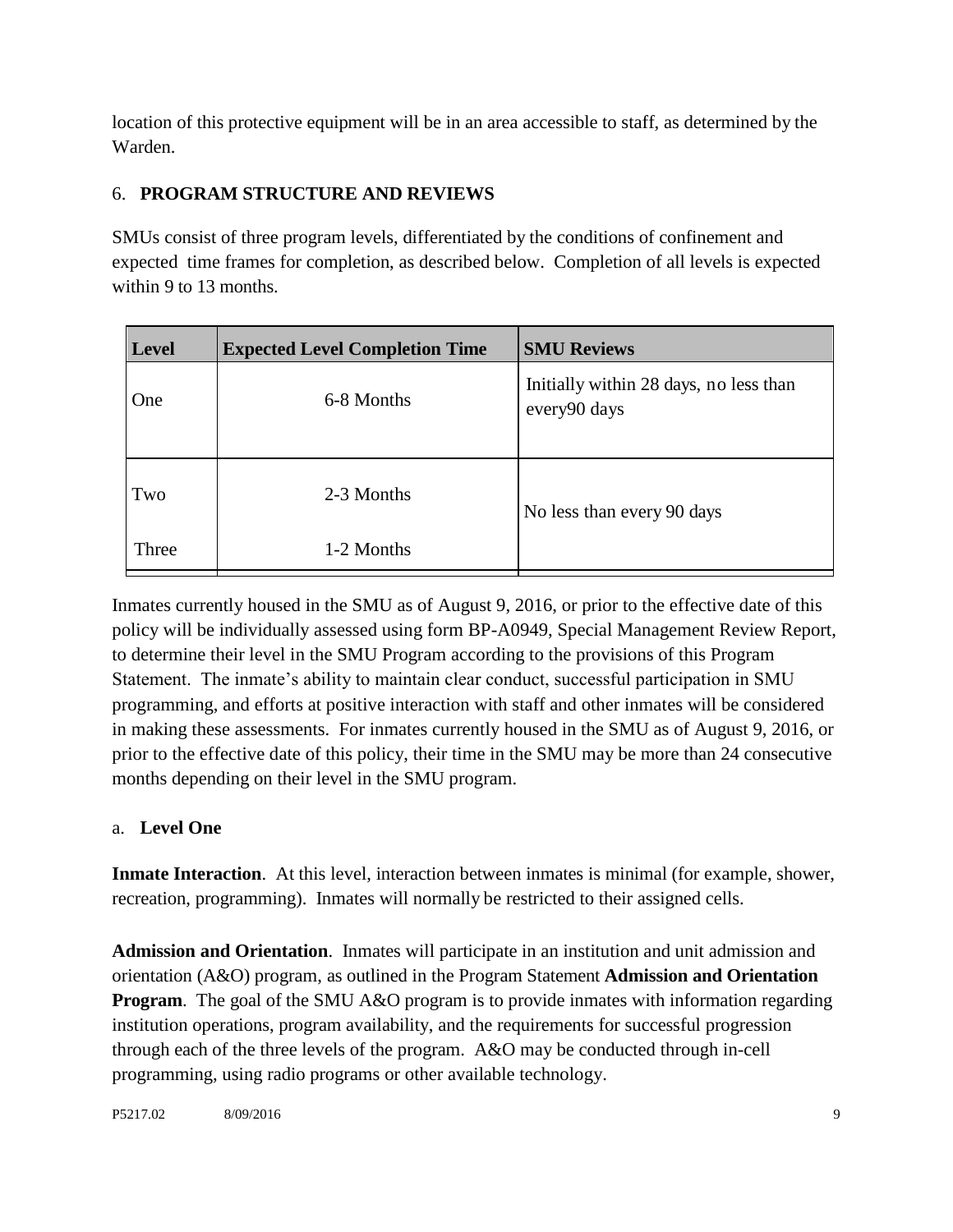**Programming.** Initial programming assessment will occur within the first 28 days of an inmate's arrival at the SMU. Institution and SMU staff interact with each inmate on an individual basis to:

- Assess the inmate's program and counseling needs.
- Discuss SMU program objectives/expectations.
- Establish a set of program goals based on the inmate's individual needs and the programming available within the unit.
- Communicate requirements of the SMU program, including the expectations the inmate must meet before he/she will be considered for a general population institution.

Inmates will continue their involvement in GED or ESL, either individually or in a classroom setting. Initially during this level, inmates may be involved in programs on a self-study basis.

**Property**. Inmates will have limited personal property, as determined by the Warden through the Institution Supplement.

**Level Progression**. Progression through Level One is based upon the inmate's compliance with behavioral expectations, as established by institution and SMU staff. A multidiscipline Special Management Review will be conducted by the Unit Manager, Captain, and Associate Warden (chairperson)(or his/her acting). This review will include input from the SMU unit team, correctional staff, psychology staff, education staff, and other appropriate staff to determine the inmate's readiness to progress to the next level. Review of the inmate will be documented on form BP-A0949, Special Management Review Report, along with any accompanying memoranda from any member referred to above, and will be filed in Section 2 of the inmate's Central File. After the initial programming assessment, Level One inmates will be reviewed at least every 90 days.

Inmates are expected to progress to Level Two after 6-8 months.

### a. **Level Two**

**Inmate Interaction**. At this level, interaction between inmates expands (for example, shower, recreation, programming). Inmates will normally be restricted to their assigned cells, but out-ofcell activities/programming may be increased on a case-by-case basis.

**Programming.** Inmates may continue their involvement in GED or ESL either individually or in a classroom setting. Psychology staff will have frequent contact with inmates on the living unit to promote the development of effective coping strategies and to assist inmates in adjusting to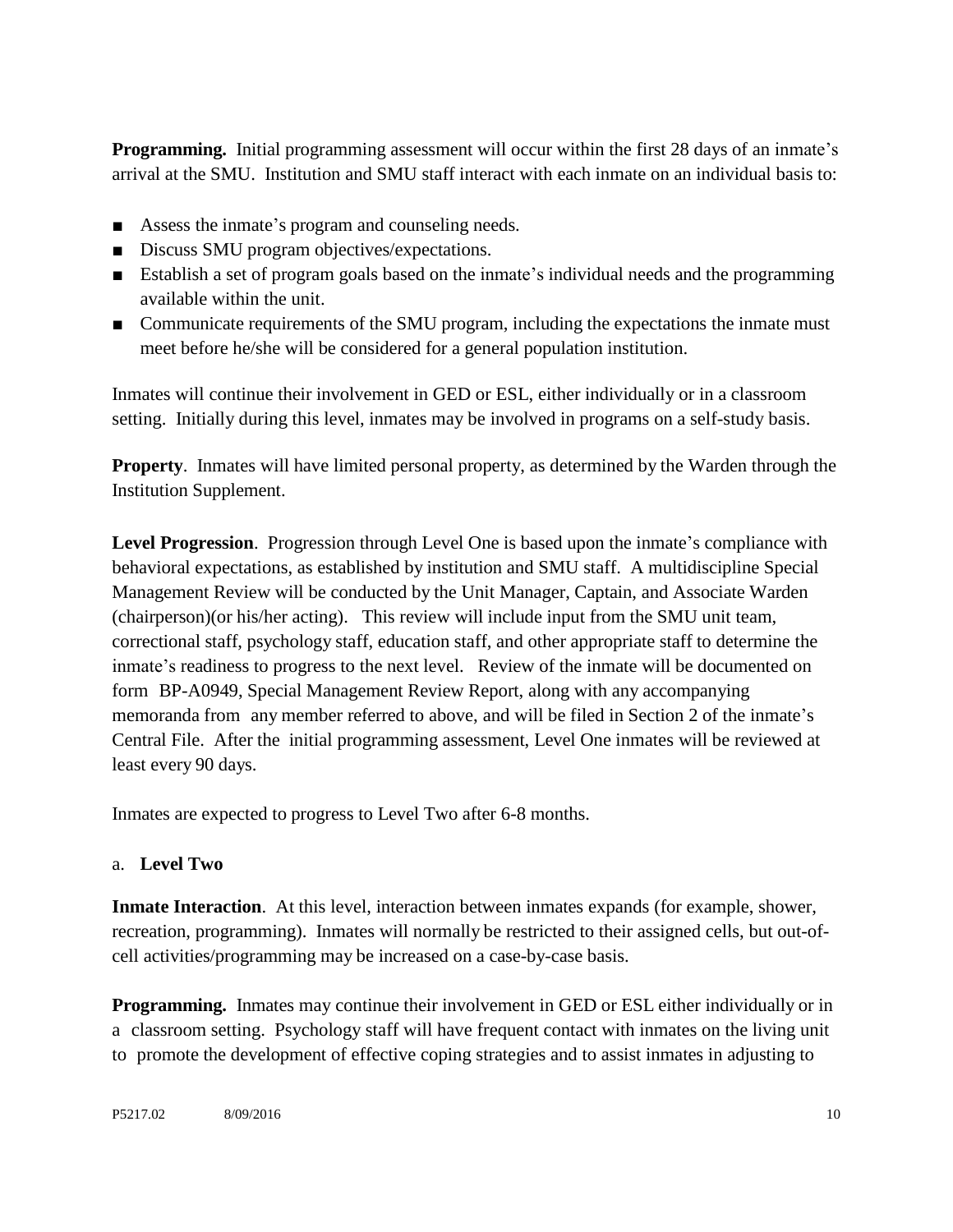the institution environment. Psychology staff may provide in-cell materials that support the program's goals of responsible behavior and effective communication.

During this level, inmates may be involved in Evidence Based Therapy (EBT) groups. Individual and/or small group counseling sessions dealing specifically with treatment readiness, fundamental communication skills, criminal thinking, and improving coping/problem-solving skills may be required. Staff monitor which inmates participate in group activities. All program activities should reinforce the goal of acting responsibly. Curriculum at this level targets "treatment readiness skills" (e.g., basic empathy, attending, responding, respect, genuineness), basic cognitive skills, and criminal thinking. Small group counseling sessions may be conducted.

**Property.** At this level, inmates may have additional personal property, based on individual performance as determined by the Institution Supplement.

**Level Progression**. Progression through this level is based upon the inmate demonstrating the potential for positive "community" interaction. During Level Two, inmates generally program and function separately. Progression to Level Three, however, requires that the inmate demonstrate the ability to program with other individuals, groups, or gangs; the inmate's willingness/unwillingness to coexist with individuals, groups, or gangs must be documented via a memorandum to the file. Accordingly, the multidiscipline Special Management Unit Review prior to Level Three consideration must address CIM assignments in detail. This memorandum may also be used as rationale in any subsequent CIM declassification request. Review of the inmate will be documented on form BP-A0949, Special Management Review Report, along with any accompanying memoranda from any member referred to above, and filed in Section 2 of the inmate's Central File. Level Two inmates are reviewed at least every 90 days. Inmates are expected to progress to Level Three after two to three months. Inmates who fail to make satisfactory progress may be returned to a previous level.

#### b. **Level Three**

**Inmate Interaction**. Inmates at this level will begin to interact in an open, but supervised, setting with individuals from various groups, including open movement in the unit and frequent group counseling sessions commensurate with the inmate's demonstrated ability to effectively coexist with other inmates. Staff monitor which inmates may be housed or participate in activities together, as necessary to protect the safety, security, and good order of the institution. There will also be increased privileges (e.g., increased commissary, property, etc.) at this level for those who accomplish unit goals and maintain appropriate conduct.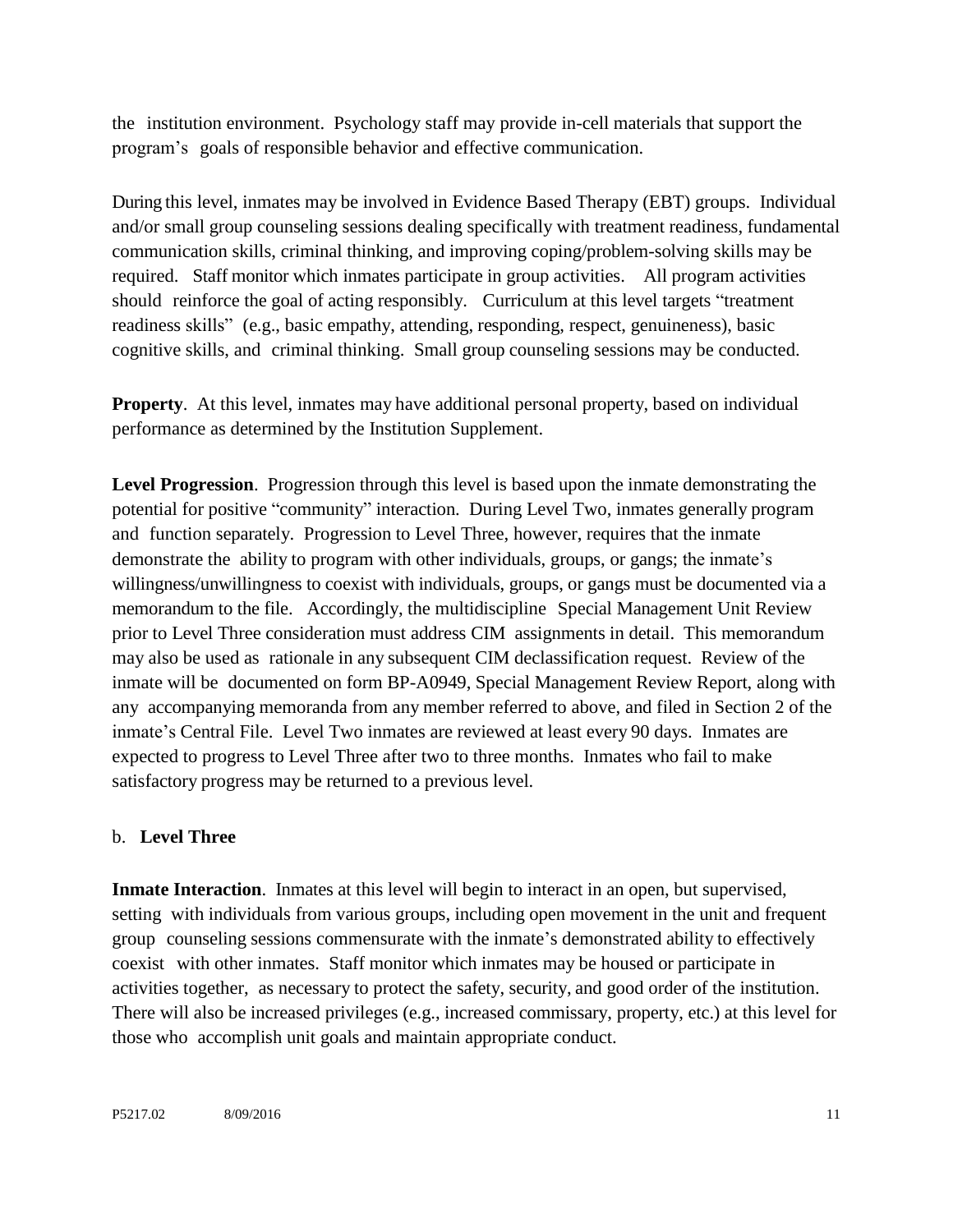**Programming.** Activities at this level will intensify, with more interaction in a less restrictive environment. Inmates continue to participate in counseling programs as outlined in Level Two. Programming in this level will normally occur 3-5 hours Monday through Friday.

Psychology staff continue to have frequent contact with inmates on the living unit. In addition, Psychology Services staff offer counseling groups that allow participants to learn and practice effective skills. The focus and emphasis of SMU program counseling activities will be to minimize the tendency of SMU inmates to involve themselves in disruptive behavior. Counseling will focus on encouraging inmates to find ways in which they can program appropriately with other inmates in a general population setting and behave responsibly. Counseling will be evidence-based and involve cognitive-behavioral programming, , and emphasize responsibility and accountability. First and foremost, the inmates must be taught to look toward the future, as the decisions they are making affect their families and their ability to prepare themselves for eventual reentry to society.

**Property.** At this level, inmate access to personal property may be incrementally increased from Level Two based on individual performance. Inmates may be considered for the same personal property privileges as general population inmates.

**Level Progression**. Progression through this level is based upon the inmate's ability to demonstrate positive "community" interaction skills. The inmate's successful progression through this phase will indicate he/she is prepared to function in a general population. Normally, inmates who successfully complete the SMU program are redesignated to the general population of another facility. In some situations, however, the SMU unit team may recommend that the SMU graduate be assigned to the general population of that facility. In some cases, inmates who successfully complete the SMU program may not be appropriate for general population in another facility. Staff assess each case independently to ensure an appropriate designation. Review of the inmate is documented on BP-A0949, Special Management Review Report, along with any accompanying memoranda from any member referred to above, and filed in Section 2 of the inmate's Central File.

Inmates who fail to make appropriate levels of program participation may be returned to a previous level.

## 7. **PERIODIC REVIEW**

SMU inmates are reviewed by the Unit Team in conjunction with regularly scheduled Program Reviews as provided in the Program Statement **Inmate Classification and Program Review**. The Unit Team specifically reviews inmates for progression through the levels of the program.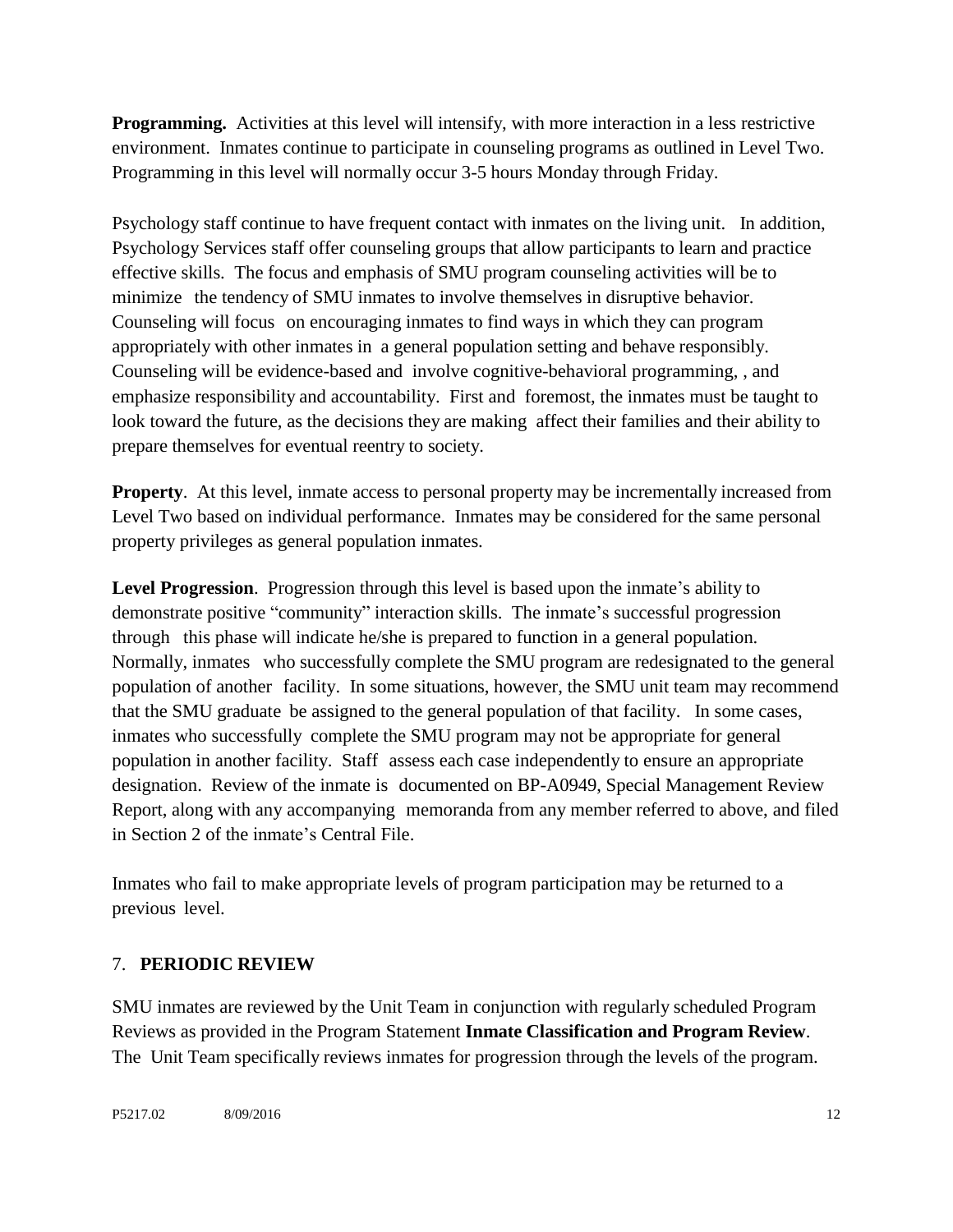An inmate's institutional adjustment, program participation, personal hygiene, and cell sanitation are considered when reviewing the inmate for progression to further levels.

## 8. **REDESIGNATION**

a. **Redesignation Criteria.** To be redesignated from SMU status, an inmate must demonstrate successful progression through SMU programming, and for a minimum of 9 months, abstain from all of the following:

- Geographical group/gang-related activity.
- Serious and/or disruptive disciplinary infractions.
- Group misconduct that adversely affects the orderly operation of a correctional facility.

The inmate must demonstrate a sustained ability to coexist with other inmates, staff, and other persons.

b. **Referral Procedures.** When an inmate has met the redesignation criteria, the Unit Team submits a memorandum to the Warden for designation to the general population, normally at another institution.

c. **SMU Failures.** The total allowed designation time in a SMU is 24 consecutive months. If an inmate fails to complete the SMU program within 24 consecutive months, he/she will be placed in SMU FAIL status (CMA); the institution notifies the regional administrators for correctional services and correctional programs. The regional administrators then notify the Correctional Programs Division (CPD), Central Office, and provide all relevant SMU referral and designation documents. A thorough review will be conducted by CPD, which will make a recommendation for the inmate's placement in an appropriate institution.

d. **SMU Returns.** The maximum time an inmate may spend in SMU is 24 consecutive months. Inmates will not be returned to the program unless they engage in additional disruptive behavior that warrants a new referral, which will be subject to approval as provided in policy.

### 9. **INSTITUTION SUPPLEMENT**

Each institution with a SMU will develop an Institution Supplement that addresses local operations and procedures. The Institution Supplement must be reviewed for legal sufficiency by the Regional Counsel prior to implementation.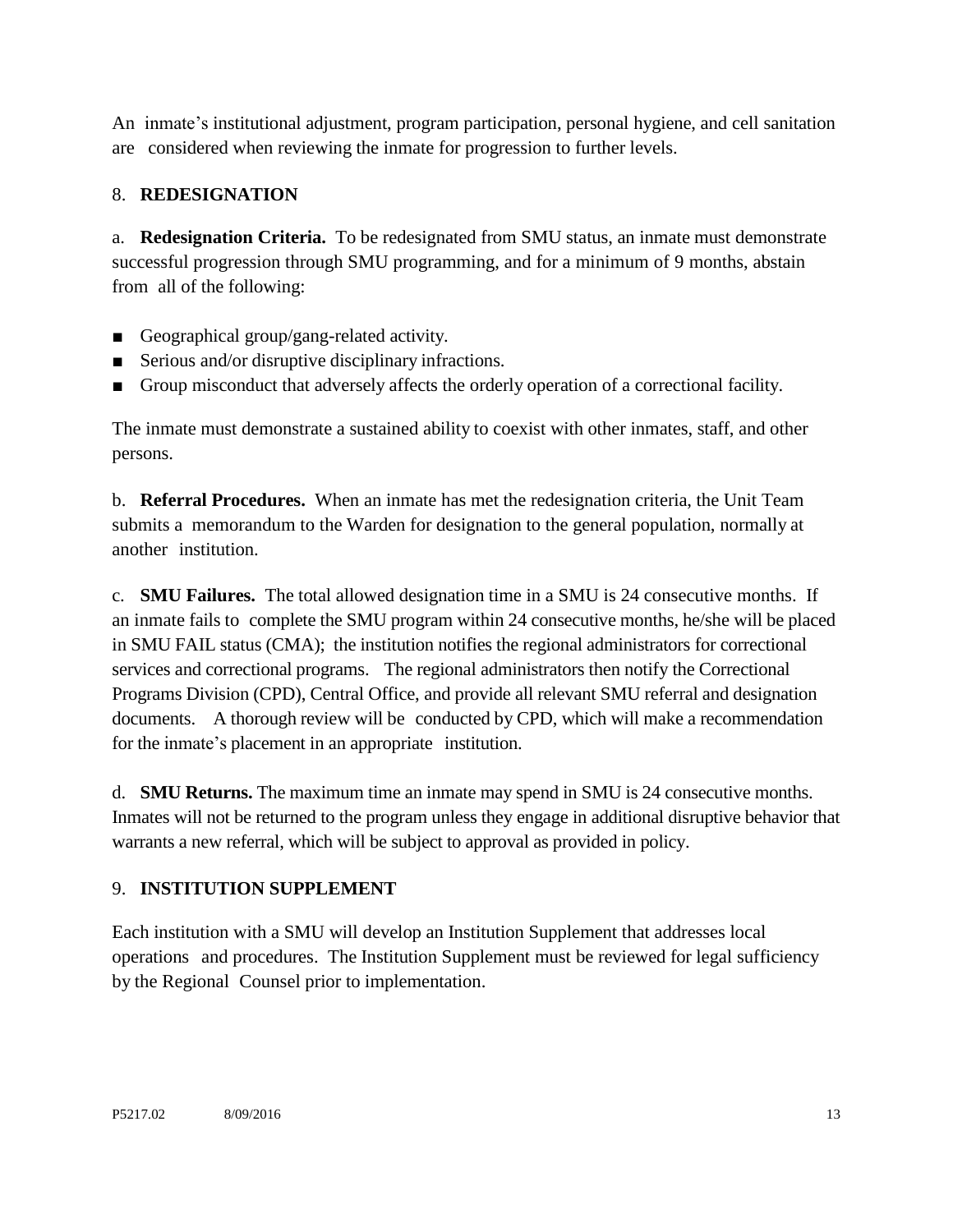#### **REFERENCES**

#### *Program Statements*

P1221.66 Directives Management Manual (7/21/98)

- P1600.09 Occupational Safety, Environmental Compliance, and Fire Protection (10/31/07)
- P5100.08 Inmate Security Designation and Custody Classification (9/12/06)
- P5180.05 Central Inmate Monitoring System (12/31/07)
- P5230.05 Grooming (11/4/96)
- P5264.08 Inmate Telephone Regulations (1/24/08)
- P5265.14 Correspondence (4/5/11)
- P5267.09 Visiting Regulations (12/10/15)
- P5270.09 Inmate Discipline Program (7/8/11)
- P5270.10 Special Housing Units (7/29/11)
- P5290.14 Admission and Orientation Program (4/3/03)
- P5300.21 Education, Training and Leisure Time Program Standards (2/18/02)
- P5310.16 Treatment and Care of Inmates With Mental Illness (5/1/14)
- P5322.13 Inmate Classification and Program Review (5/16/14)
- P5360.09 Religious Beliefs and Practices (6/12/15)
- P5370.11 Recreation Programs, Inmate (6/28/08)
- P5521.06 Searches of Housing Units, Inmates, and Inmate Work Areas (6/4/15)
- P5580.08 Personal Property, Inmate (8/22/11)
- P5803.08 Progress Reports (2/27/14)
- P6031.04 Patient Care (6/3/14)
- P6340.04 Psychiatric Services (1/15/05)

Memorandum – General Population Referral Procedure (10/15/12)

#### *BOP Forms*

| BP-A0935        | Notice to Inmate: Hearing Referral for Designation to a Special Management Unit |  |
|-----------------|---------------------------------------------------------------------------------|--|
| BP-A0936        | Hearing Administrator's Report on Referral for Designation to a Special         |  |
|                 | Management Unit                                                                 |  |
| BP-A0937        | Notice to Inmate of Designation to a Special Management Unit                    |  |
| <b>BP-A0949</b> | Special Management Review Report                                                |  |
| <b>BP-A0950</b> | Housing Unit Daily Record                                                       |  |

BP-A0951 Special Management Unit (SMU) 30-Day Conditions Review